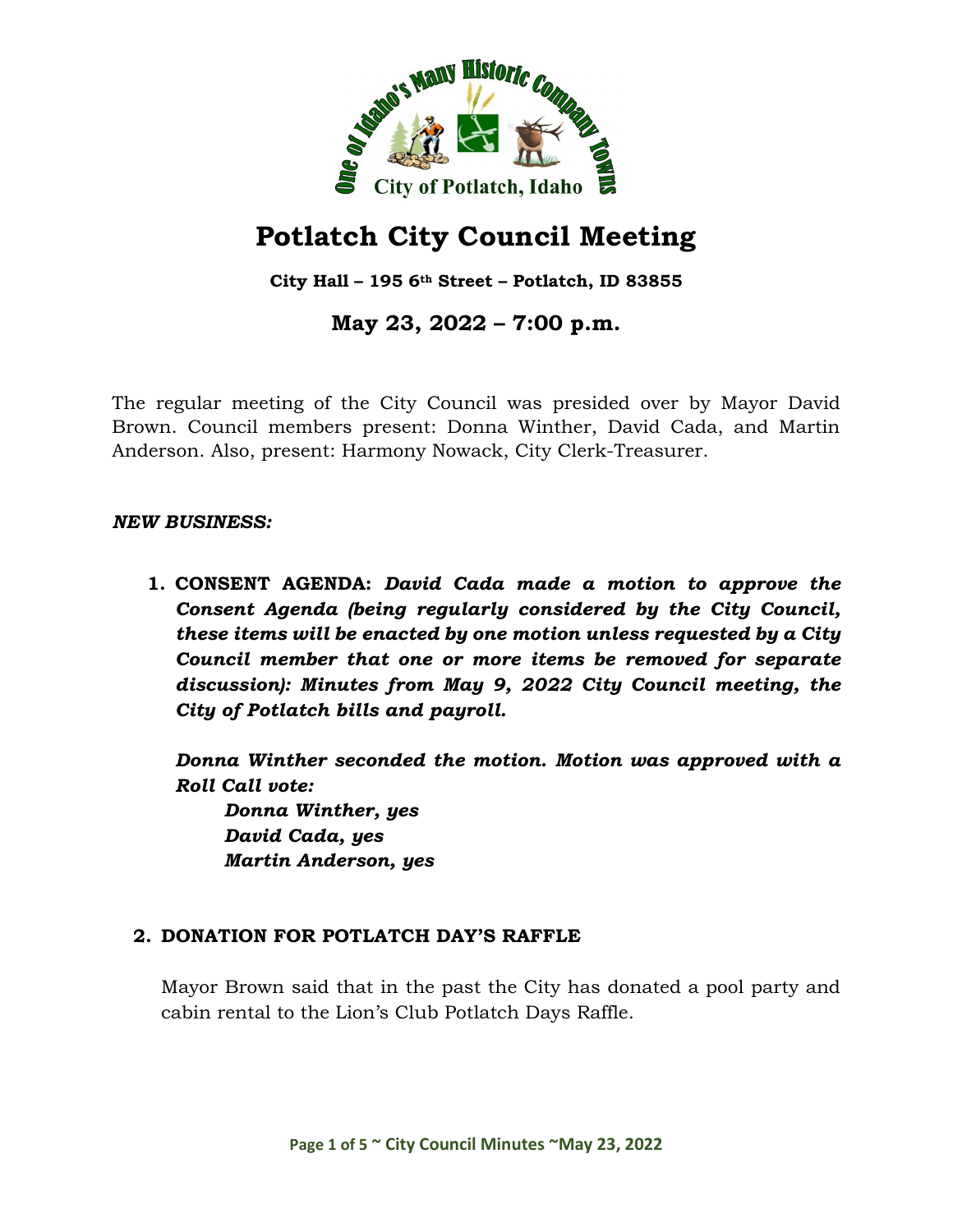

*Martin Anderson motioned to donate a pool party and a cabin rental to the Lion's Club Raffle, Donna Winther seconded the motion. Motion was approved with "all ayes".* 

# **3. VINYL WRAPS FOR CITY GARBAGE CANS**

Mayor Brown would like to have vinyl wraps put around all the city owned garbage cans. The wraps are \$10/sqft. The city could use money from the sanitation account. Donna asked if we could do this for the power boxes at the pool and by the school. Mayor Brown said he is looking into that as well. Donna thought we could do something historical. Mayor Brown said he would like something with bright colors.

*David Cada made a motion to approve vinyl wraps for the city garbage cans. Donna Winther seconded the motion and the motion was approved with "all ayes".*

# **4. SWIMMING POOL UPDATE AND OPENING DAY**

Mayor Brown and Donna Winther gave an update on the pool. The floors are finishes and look great. New toilets have been installed. The walls and ceiling need to be washed and finish paining before putting in the new stalls/doors. Donna mentioned a door frame that was needing repair or replacement. The outside of the building needs to be painted also. Council discussed color options and agreed upon light blue with white trim. Opening day was decided for June 11th dependent on the weather and if all repairs are done. The splash pad will open on the same day.

*Donna Winther made a motion to accept the paint color and opening day. David Cada seconded the motion and the motion was approved with "all ayes".*

#### **5. JAKE BRAKE ORDINANCE**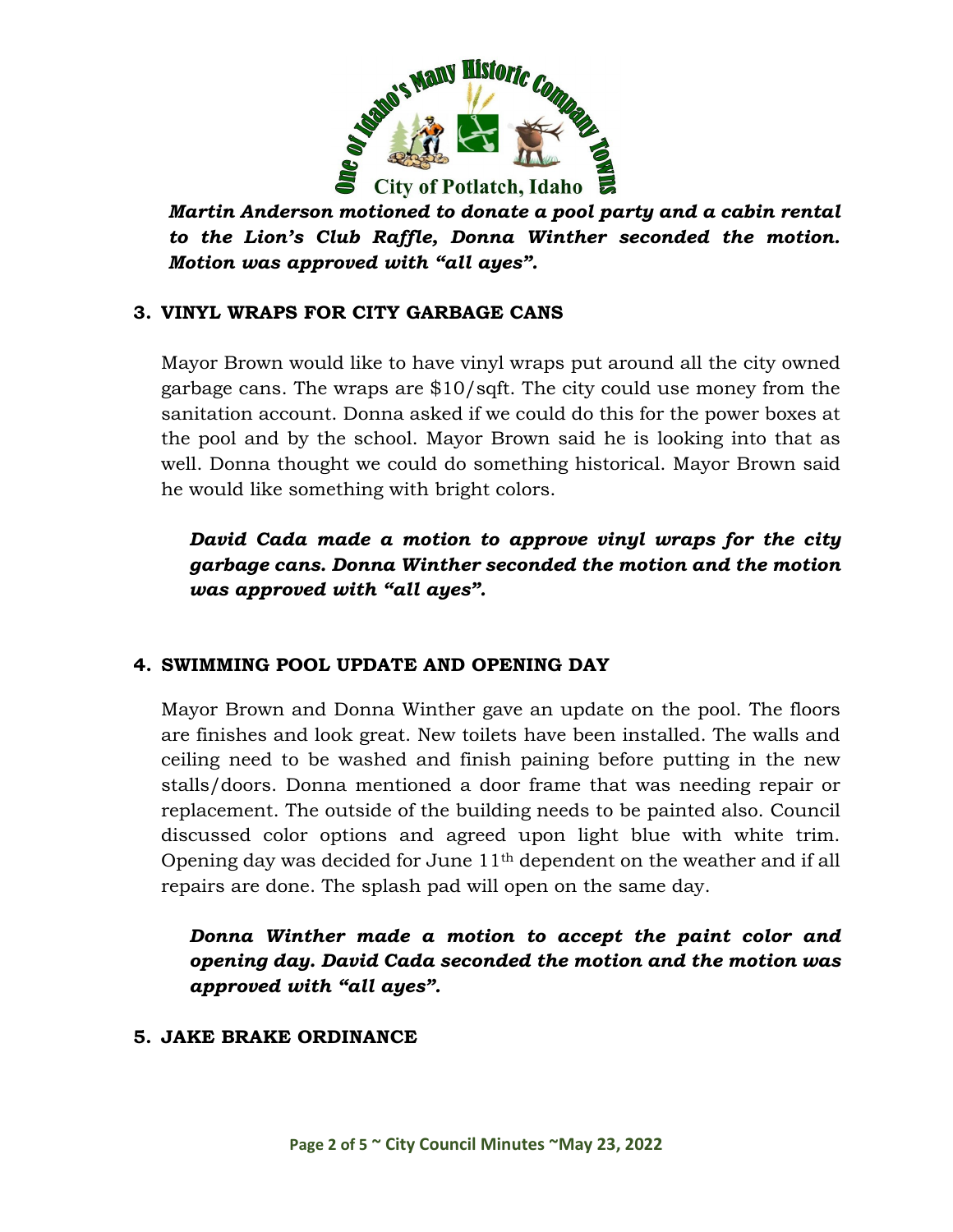

The Jake Brake Ordinance written up by the City Attorney was brought before council for approval. Council asked for more time to review the ordinance.

#### *Issue tabled for now*

#### **6. RENEW CONTRACT WITH TOM ANDRES- WATER LICENSE**

Tom Andres has renewed his water licenses and would renew his contract with the City as the license holder.

*Martin Anderson motioned to renew the contract with Tom Andres. Donna Winther seconded the motion, the motion was approved with a Roll Call vote:*

*Donna Winther, yes David Cada, yes Martin Anderson, yes*

**MARTIN ANDERSON MOTIONED TO GO INTO EXECUTIVE SESSION-PERSUANT TO IDAHO CODE 74-206 (1)(d) -DONNA WINTHER SECONDED THE MOTION.** 

**ROLL CALL VOTE TO ENTER EXECUTIVE SESSION:**

*Donna Winther, yes David Cada, yes Martin Anderson, yes*

*EXECUTIVE SESSION BEGAN AT 7:19PM*

**ROLL CALL VOTE TO END EXECUTIVE SESSION AT 7:50PM:**

*Donna Winther, yes David Cada, yes Martin Anderson, yes*

*EXECUTIVE SESSION ENDED AT 7:50PM*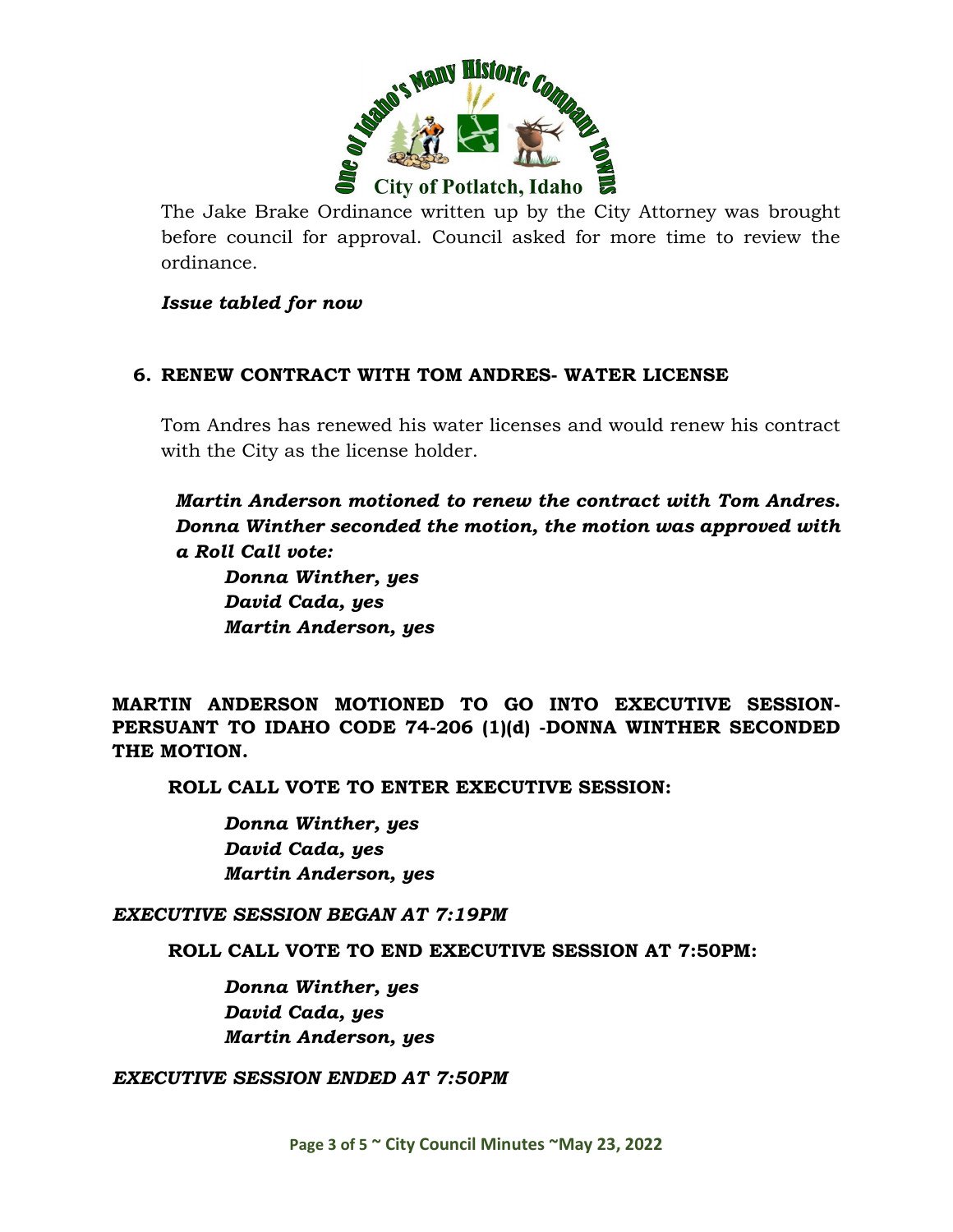

# **REPORTS:**

- 1. **Mayor David Brown** City is still looking for summer applicants so far there are 4 applicants.
- 2. **Parks Joan Bender** Absent
- 3. **Pool & Cemetery Donna Winther –** Pool update given earlier in the meeting. Donna mentioned the stall dividers are possibly missing a piece. We need to have maintenance report right away if a piece is missing so we can get it ordered.
- 4. **Water & Sewer David Cada –** Quality of Potlatch water, David compared Potlatch city water with the Rathdrum Aquaphor. Potlatch's water contaminants are very low comparatively. The Rathdrum Aquaphor is rated one of the best in the US and Potlatch water is better sense it comes from deep in the earth and is very old water system.
- 5. **Streets Martin Anderson –** No report, waiting to hear about paving.
- 6. **Scenic 6 David Cada** Scenic 6 meeting will be cancelled this week due to too many people being out of town. Scenic 6 group will sponsor any grants Tammy Kilborn needs for the skate park.
- 7. **Clerk Harmony Nowack –** Latah Credit Union Cards arrived. The new LCU accounts have been put into the billing/accounting software. City is ready to start transferring funds and making deposits to LCU.

#### **PUBLIC COMMENT**:

No public comment.